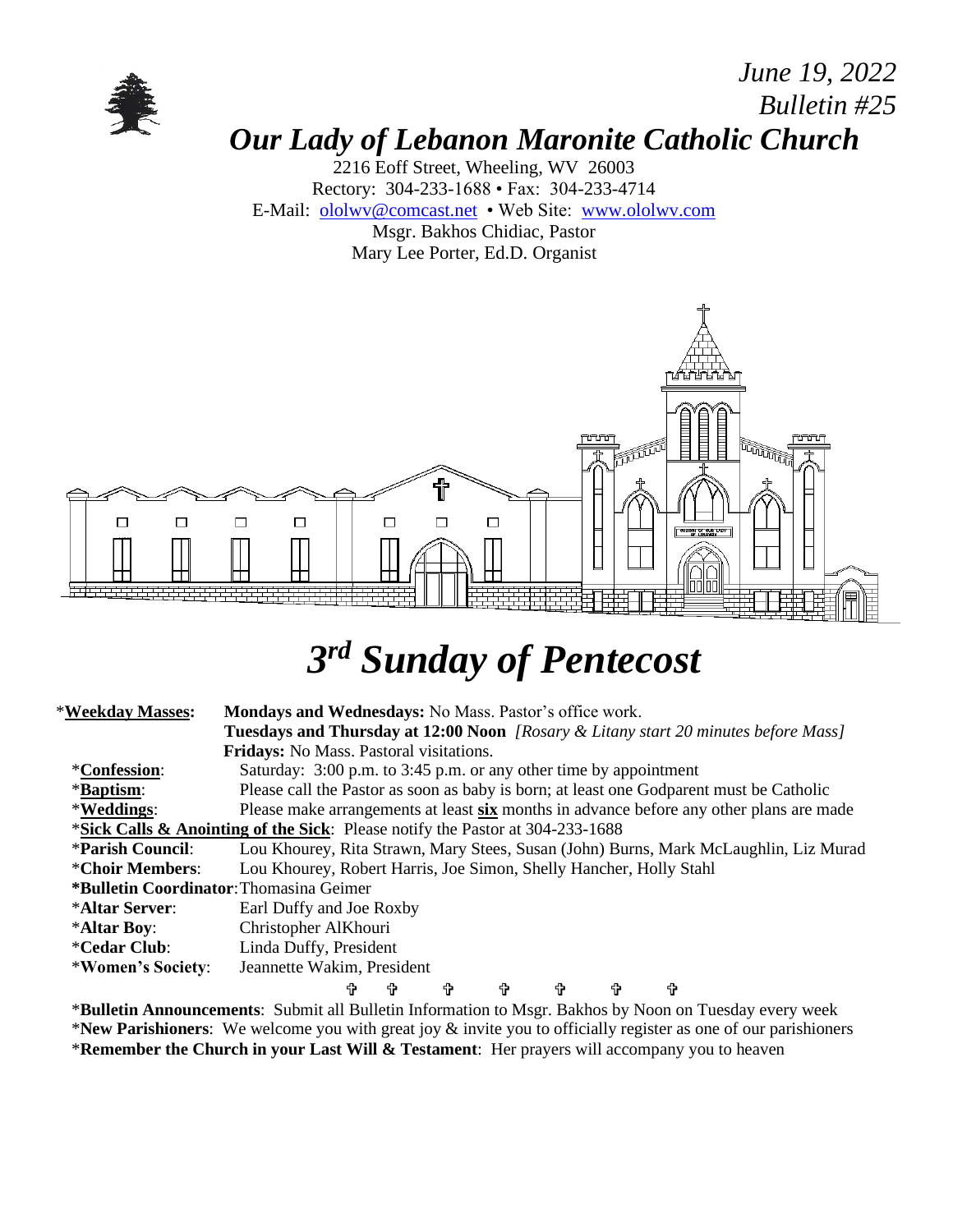## *3 rd Sunday of Pentecost: Father's Day*

Readings: 1Cor 2:1-10 and Jn 14:21-27

Pentecost! The feast of our becoming church. A celebration of the great event when all peoples become one. Just as the breath of God animated our first parents, the mighty wind brings to birth a new people of God. No law can unite every nation, race and tribe. This only happens when people gather together to pray and seek God's guidance. The fire of divine wisdom widens our horizons so that prejudice disappears and the barriers between us vanish. Then everyone can sing the praises of God in one voice.

Saint Paul understood the unity that Christ intended for the Church. He knew that there are many people with unique gifts and different ministries, but they are all the body of Christ. So too, there is only one Spirit, one Lord of all. Whether Jew or gentile, slave or free, woman or man, black, red, white, yellow or brown, we are all one people, baptized into one body. What a mystery when the body of Christ comes to the table to receive the body of Christ -His broken Body offered for ours, our broken lives offered to heal a broken world.

*"Peace be with you,"* Jesus breathes the Holy Spirit into each of us. A tiny spark is a blaze burning with God's love and mercy. God's grace melts our icy hearts with love to pardon those held bound by hatred and unforgiveness. Everything we do must be done for the common good. Without God's Spirit we perish, and all our efforts turn to dust. The Great Fifty Days may end, but the task of bringing about God's reign has just begun. *Reflection: Pray with the psalmist: "Lord, send out Your Spirit, and renew the face of the earth!"*

#### *Father Day Masses from June 18 until 24 Deceased Fathers*

#### Special Remembrance

- --on Saturday, June 18<sup>th</sup>: Good health and healing grace for a dear member of the parish and someone special. --on June  $19^{th}$ : Annette & Al Togliatti (Anniversary) by their daughter GiGi Rice
- --on June 19<sup>th</sup>: Sister Mary Thomasina John by Ron & Susan (John) Burns
- --on June 23rd: Cathy Sharp Howard (Anniversary) by Dave and Debbie Sengewalt
- Habib Khourey, Louis Khourey Sr., & Nassif Nader by Lou, Charlotte, Emmalena & Louie Khourey
- Charles "Pud" Howard, Bruce Cody Riggs and Franklin C. Howard by Lou & Charlotte & Family
- Richard W. Frazier by his wife Luane Frazier & sons Rick & John
- Thomas A. Ferris by his daughter Denise Ferris
- Dennis Fahey by George & Patty Fahey
- Vincent Jacovetty by George & Patty (Jacovetty) Fahey
- Bill Dougherty & Charles Habdo by Carol Dougherty & Lisa Kennedy
- George Fadoul & Joseph Duffy by Mickey & Linda Duffy
- Bob Sengewalt by Dave & Debbie Sengewalt
- Anthony George by his daughter Margaret George (MN)
- Greg George by his sister Margaret George (MN)
- John T. John & D. William Burns by Ron & Susan Burns
- Thomas John & David Joseph by Ron & Susan Burns
- Thomas Jochum by his children & grandchildren
- Ed Shiben & Ray McFarland & Joseph Shiben by John & Dee Shiben
- Ralph Shipley & Thomas Moses, Jr. & Namon Joseph & Thomas Moses,Sr. by Thomasina Geimer
- John B. Moses by his son Jim Moses
- Jan Hendrickson by his son Josh Hendrickson
- Robert J. Shutler, Sr.; Fred Shutler; Harry J. Nolte; Jarry F. Nolte (great-grandfather) by Janet Shutler
- Elias Frenn by Diane & Justin Frenn & Andreah & Zack Riedel
- Samuel Gaudio (father) Holy Bine (husband) by Shirley Bine
- Steve Schlog (father) & Bob Saseen (husband) by Fran Saseen
- Donald A. Nickerson Sr., & Albert Nickerson by their loving Family
- Nicholas Elias by his loving Family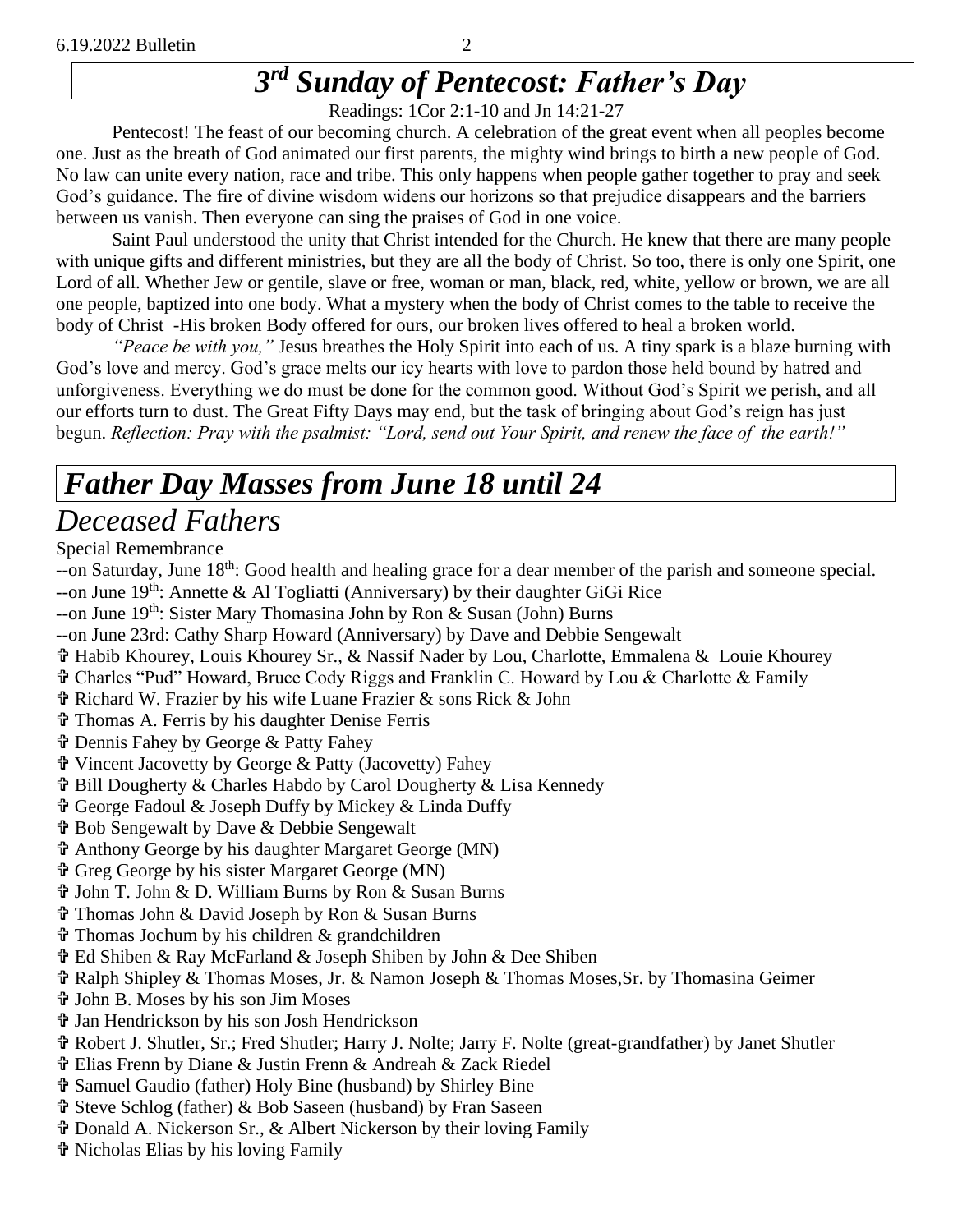#### 6.19.2022 Bulletin 3

- Holly Bine by his wife Shirley & son Ken
- Mike Joseph & Alphonse Joseph by Vickie Joseph
- Clay Allen & Albert Valles by Vickie Joseph
- Louis Valles by Vickie Joseph
- Silvio (Joe) Perilli & Antonio Perilli by Paula Perilli
- John A. Tapscott by Paula Perilli
- Walter Elwartoski by his son Richard Elwartoski
- Melo J. Wakim by the Wakim Family
- William M. Yeater & Lawrence J. Belt by Chris & Jeannette Wakim & Family
- George Popovich by Joe & Nikki Popovich
- Augie Montalbano by Joe & Nikki Popovich
- Nimon Joseph & Maroon Habeb by Jean Weisner & Family
- George Saseen by his son George Saseen
- Steve Harasuik by his daughter Susan Saseen
- Steve Sofka & Walter Machel by Mr. & Mrs. Mike Sofka
- Tim Stanton and Bill Sayre by Mr. & Mrs. Mike Sofka
- William E. Fitzgerald by Dick & Rosemary Coury
- John Wilson (husband) & Rudy Theodore Hodulik & Wayne Wilson by Judy Wilson
- Ray Palotay by the Palotay Family
- Al Schroeder by Mark Schroeder & Jane Wine
- Angelo Polsinelli by Rosalie Conti
- $\hat{\mathbf{\Phi}}$  James A. George Sr., by his wife Shirley & Children Tara & Jim Jr.
- Frank Gray by his daughter Shirley George & grandchildren
- Adib Chidiac (father) & Nadim Chidiac (brother) by Msgr. Bakhos
- Deceased of the Thomas, Splatt & Nutter Families by John & Kathy Thomas (MN)
- Deceased of the Saseen & Schlog Families by Fran Saseen
- Deceased of the Saseen Family by the last Will of Rosella Saseen
- Deceased of the Long Family by the Last Will of Sylvia Long
- Ray McLaughlin, John Miller & George Joseph (Godfather) by Mark & Barb McLaughlin
- George Joseph, Lawrence Ferrera, Edward Joseph, Elias Joseph by Larry & Becky Ferrera
- Gerard Joseph, Gary McLaughlin, Mickey McLaughlin, Ray McLaughlin by Larry & Becky Ferrera
- Andrew Demsko Sr. and Andrew Demsko Jr. (brother) by Rosemary Cornish ╬

#### *Prayers for the Living Fathers* (Saturday, June 18 until Friday, June 24)

- Lou H. Khourey by his children Emmalena & Louie
- Trent Jochum by his children
- Dr. Adel Frenn, Jim Thomas & Mike Riedel by Diane & Justin Frenn & Andreah & Zack Riedel
- Chris Wakim by Laura W. Chapman & Chris N. Wakim
- Joe Popovich by Nikki Popovich
- PJ Lenz by Joe & Nikki Popovich
- George Saseen by Jena, Matt & Luke Saseen
- Michael Sofka, Kevin Sofka, Philip Machel, Krzyztof Kowalski by Sarah Rinehart
- Patrick Rinehart & Terry Rinehart by Sarah Rinehart
- Larry Ferrera III, Tony Ferrera, Tony Renzella, Larry Ferrera, Jr, Mark McLaughlin by Becky Ferrera

# *Next Weekend, June 25-26: Saints Peter & Paul*

#### **Saturday, June 25 at 4:00 p.m.:**

Mariam Joseph by the Weisner and Joseph Families

 Michael T. and Eileen M. Hatty by their son Hon. Michael P. Hatty (MI) **Sunday, June 26 at 10:30 a.m.:**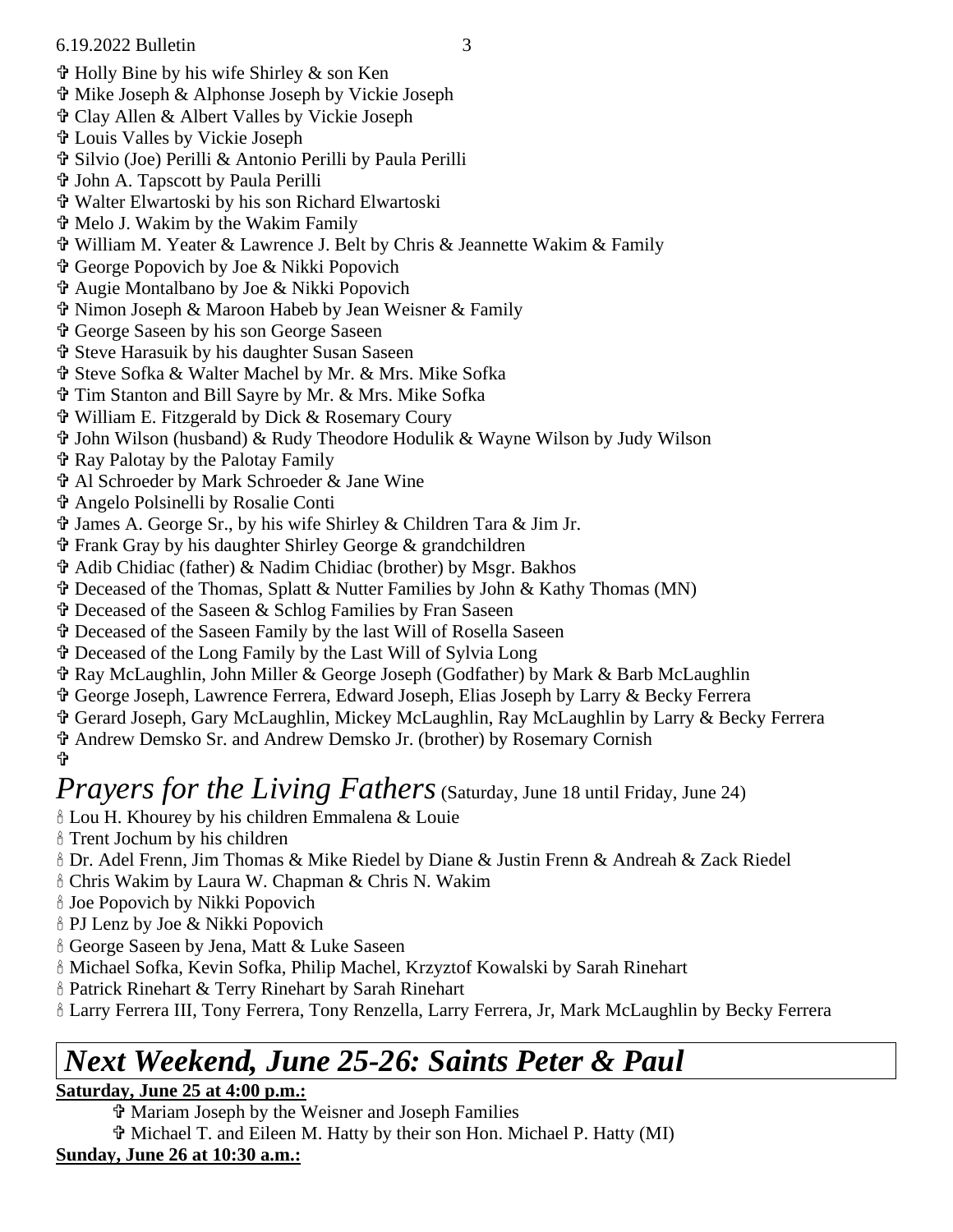- Don & Helen Fielding
- Kathleen Olinski and Alois Marchy and good health of Matt Ragase by Mary Ragase
- Khalil & Sadie & Maria Harb and Annette & Al Togliatti by Jamil Harb (Troy, MI)

| <b>Schedule of Upcoming Events</b> |                                                                         |  |
|------------------------------------|-------------------------------------------------------------------------|--|
| $July, 11-17$                      | NAM Convention, Minneapolis, MN                                         |  |
| Sunday, August 14                  | Lebanese Festival (Mahrajan) 10:00 am Mass outdoor followed by Festival |  |
|                                    |                                                                         |  |

#### *Birthdays Wishes in the Coming Month:*

- June 20: Nick Ghaphery, Jr. June 23: Mary Beth Weisner June 27: Lindsay Lenz July 3: Larry Ferrera July 5: Bill Committee July 11: Justin Wilson July 12: Shaun Hancher
- July 14: Chloe Imer
- July 15: Denny Albaugh
- July 16: Payton Wilson, Pam Obyc

| <b>Your Church Support Last Week</b> |                                                                                   |  |
|--------------------------------------|-----------------------------------------------------------------------------------|--|
| \$2,178.00                           | <b>Sunday Collection</b>                                                          |  |
| 92.00                                | Bake sale                                                                         |  |
| 45.00                                | Candles                                                                           |  |
| 1,900.00                             | Mahrajan                                                                          |  |
| 20.00                                | T-Shirts sale donated by Mr. Nick Ghaphery                                        |  |
| 30.00                                | <b>Utilities</b>                                                                  |  |
| \$4,265.00                           | Total Deposits: May God reward you abundantly for supporting your spiritual home! |  |
|                                      | Finance Committee: Lou Khourey, Mary Stees, Linda Duffy, Susan Burns, Liz Murad   |  |

#### *Please Pray for Those on Our Prayer List*

*(Note: Please call Msgr. Bakhos if you need your name added to our Prayer List. HIPPA regulations)* Emily Harris, Renee Beabout (daughter of Marge John), Joe Bryan, Regina Hancher, Thomasina Geimer, Mary Stees, Rex & Rita Strawn, Viola J. Yeater (mother of Jeannette Wakim), Mary Thomas, Jack Hogan (infant son of Mark & Michaela Hogan & great nephew of Lou Khourey), Justin Frenn, Elia Frenn, John Shiben, Patty Fahey, Fred Schweizer (brother of our organist Mary Lee Porter), Ted Olinski, Patricia Corder,

#### *What's New? Parish Condolences: Sandra Lee Harvath and Nick Bedway*

The pastor and the parishioners of Our Lady of Lebanon Church, offer their heartfelt sympathy to Linda Mason on the loss of her sister Sandra Lee Harvath and to the Bedway Family on the loss of their beloved Nick who both passed away in Wheeling. Msgr. Bakhos celebrated their funeral services. May the Blessed Mother intercede for them and lead them to the light of Christ. We extend the parish's condolences to their Families in their time of sorrow. May their Memories be eternal. AMEN

## *Win Cash – NAM Raffle (July, 11-17)*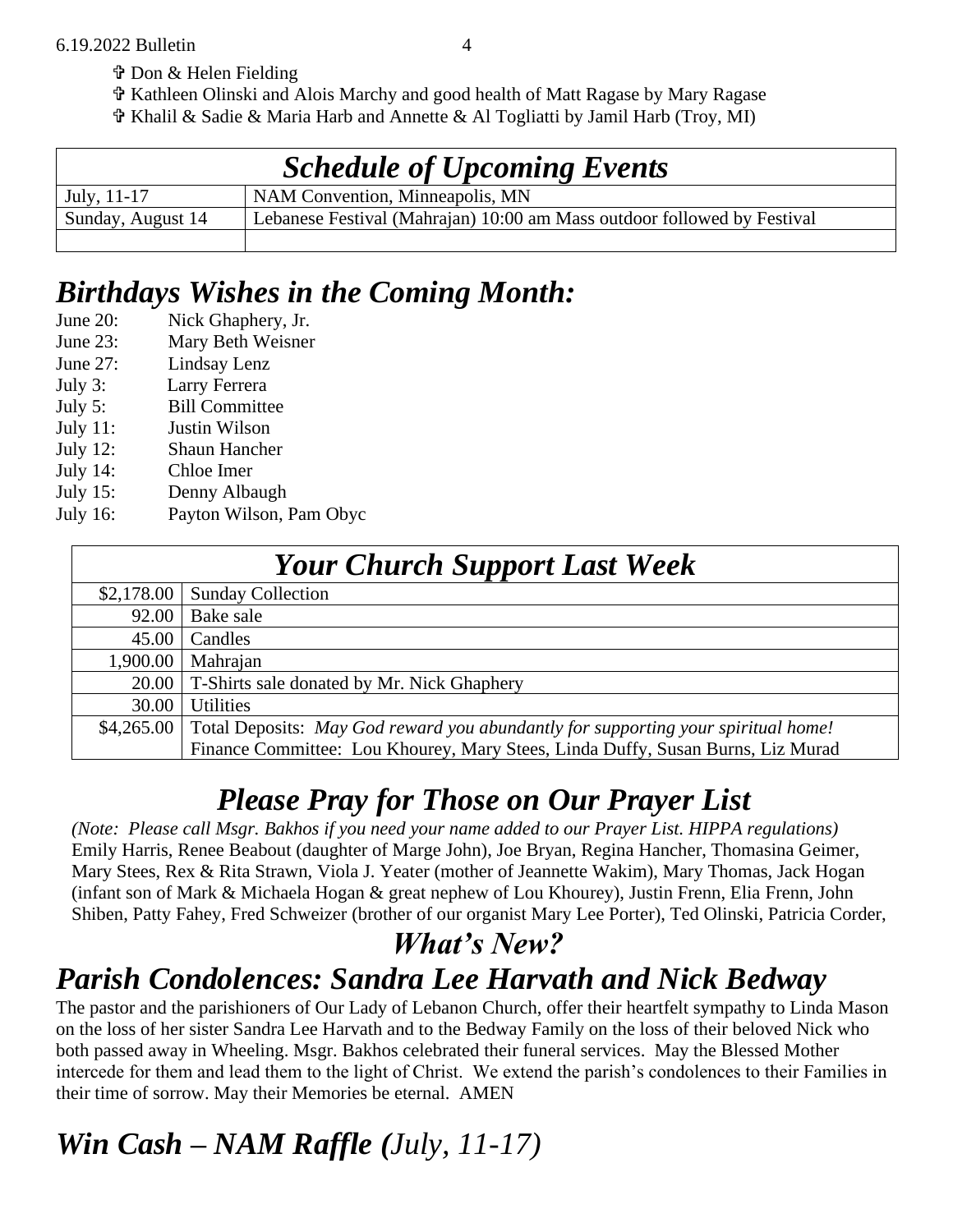If you want to share in the Raffle of the 2022 Maronite Convention in Minneapolis, please call Msgr Bakhos at 304-233-1688 and purchase a book of 5 tickets for \$20.00. Good luck.

|                            | $100 + 233 - 1000$ and purchase a book of 3 tieners for \$20.00. Obou flien. |  |
|----------------------------|------------------------------------------------------------------------------|--|
| 1 <sup>st</sup> Prize      | \$4,000                                                                      |  |
| $\gamma^{\text{nd}}$ Prize | \$1,000                                                                      |  |
| $3rd$ Prize                | \$700                                                                        |  |
|                            |                                                                              |  |

#### *2022 Mahrajan (Festival) (Sunday, August 14, 2022)*

Please mark your calendars for Sunday, Aug 14, 2022 and plan on spending the day with us celebrating the Lebanese Mahrajan (Festival) at Oglebay Park!

The Lebanese Festival will begin with an outdoor Mass at 10:00 a.m. followed by the Mahrajan which will begin at 11:30 a.m. (or after mass) and close at 7:00 p.m. The committee will keep you updated on planning progress in the weekly bulletin. We also ask that you please feel free to make any suggestions or share your thoughts with any committee member.



- **Logo**. We have a **NEW Lebanese Festival Logo!** Please log-on to the Lebanese Fest Facebook page to view our NEW logo. **Please "Like" us on Facebook.**

- **Band** & **Singer** have been booked and contract signed.

- **50/50 Raffle** announcement has been mailed. The 50/50 Raffle will give you an opportunity to win \$5,000 if all tickets are sold! This year, we are only selling 500 numbered tickets. Tickets are \$20 each. You can purchase tickets from any Festival Committee member or call the church at 304-233-1688 for details. We will also be selling tickets after mass on Saturday's and Sunday's leading up to the day of the festival.

- **Festival Ad Book**. We are accepting ads for the Ad Book. If you have purchased an ad in past years, you should have received information in the mail. We are asking you to please consider renewing your previous ad or purchase new ad space for this year.

-**Table Reservations**: 1 table seating 8 people under tent (cost price: \$130.00; 1 open-air wooden picnic table:  $$65.00$ . Reservation due date is June  $29<sup>th</sup>$ .

- **Menu items:** All your favorite Lebanese food items are planned. More details to follow.

- **Volunteers:** We love and need our volunteers! No event can be successful without the help of our volunteers. If you are able to volunteer, please contact any committee member.

#### **Mahrajan Committee:**

Liz Murad, Mahrajan Committee Chairperson, Monsignor Bakhos, Lou Khourey, Susan John-Burns, Nick John, Ryan Storm, Ava Murad

## *Spirituality: Recitation of the Rosary*

Superiore Anno

On the Recitation of the Rosary

His Holiness Pope Leo XIII

August 30, 1884

*To All Our Venerable Brethren the Patriarchs, Primates, Archbishops, and Bishops of the Catholic World in the Grace and Communion of the Apostolic See.*

Venerable Brethren, Health and Apostolic Benediction.

LAST YEAR, as each of you is aware, We decreed by an Encyclical Letter that, to win the help of Heaven for the Church in her trials, the great Mother of God should be honored by the means of the most holy Rosary during the whole of the month of October. In this We followed both Our own impulse and the example of Our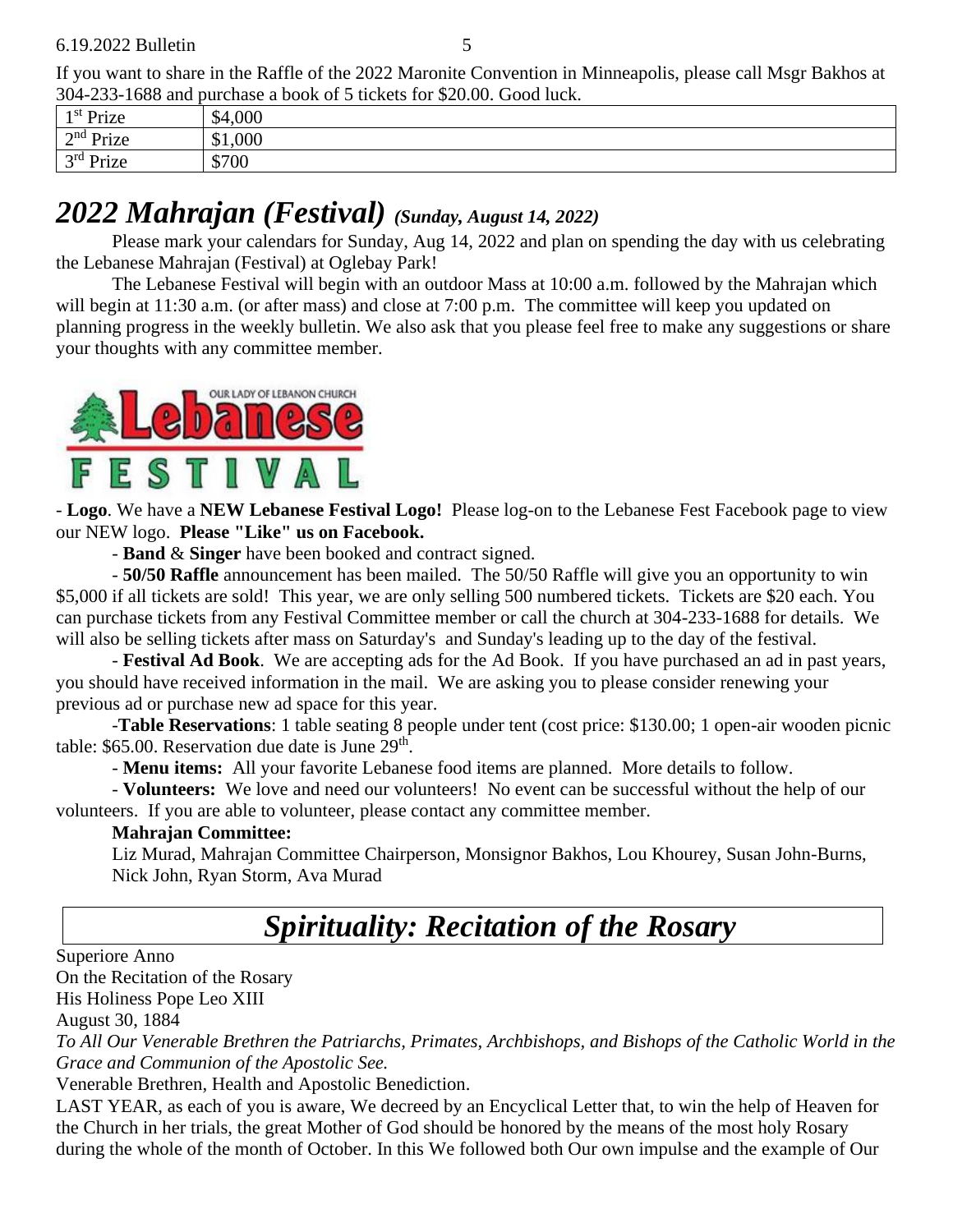predecessors, who in times of difficulty were wont to have recourse with increased fervor to the Blessed Virgin, and to seek her aid with special prayers. That wish of Ours has been complied with, with such a willingness and unanimity that it is more than ever apparent how real is the religion and how great is the fervor of the Christian peoples, and how great is the trust everywhere placed in the heavenly patronage of the Virgin Mary. For Us, weighed down with the burden of such and so great trials and evils, We confess that the sight of such intensity of open piety and faith has been a great consolation, and even gives Us new courage for the facing, if that be the wish of God, of still greater trials. Indeed, from the spirit of prayer which is poured out over the house of David and the dwellers in Jerusalem, we have a confident hope that God will at length let Himself be touched and have pity upon the state of His Church, and give ear to the prayers coming to Him through her whom He has chosen to be the dispenser of all heavenly graces.

2. For these reasons, therefore, with the same causes in existence which impelled Us last year, as We have said, to rouse the piety of all, We have deemed it Our duty to exhort again this year the people of Christendom to persevere in that method and formula of prayer known as the Rosary of Mary, and thereby to merit the powerful patronage of the great Mother of God. In as much as the enemies of Christianity are so stubborn in their aims, its defenders must be equally staunch, especially as the heavenly help and the benefits which are bestowed on us by God are the more usually the fruits of our perseverance. It is good to recall to memory the example of that illustrious widow, Judith--a type of the Blessed Virgin--who curbed the ill-judged impatience of the Jews when they attempted to fix, according to their own judgment, the day appointed by God for the deliverance of His city. The example should also be borne in mind of the Apostles, who awaited the supreme gift promised unto them of the Paraclete, and persevered unanimously in prayer with Mary the Mother of Jesus. For it is indeed, an arduous and exceeding weighty matter that is now in hand: it is to humiliate an old and most subtle enemy in the spread-out array of his power; to win back the freedom of the Church and of her Head; to preserve and secure the fortifications within which should rest in peace the safety and weal of human society. Care must be taken, therefore, that, in these times of mourning for the Church, the most holy devotion of the Rosary of Mary be assiduously and piously observed, the more so that this method of prayer being so arranged as to recall in turn all the mysteries of our salvation, is eminently fitted to foster the spirit of piety.

3. With respect to Italy, it is now most necessary to implore the intercession of the most powerful Virgin through the medium of the Rosary, since a misfortune, and not an imaginary one, is threatening--nay, rather is among us. The Asiatic cholera, having, under God's will, crossed the boundary within which nature seemed to have confined it, has spread through the crowded shores of a French port, and thence to the neighboring districts of Italian soil.--To Mary, therefore, we must fly--to her whom rightly and justly the Church entitles the dispenser of saving, aiding, and protecting gifts--that she, graciously hearkening to our prayers, may grant us the help they besought, and drive far from us the unclean plague.

4. We have therefore resolved that in this coming month of October, in which the sacred devotions to Our Virgin Lady of the Rosary are solemnized throughout the Catholic world, all the devotions shall again be observed which were commanded by Us this time last year.--We therefore decree and make order that from the 1st of October to the 2nd of November following in all the parish churches (curialibus templis), in all public churches dedicated to the Mother of God, or in such as are appointed by the Ordinary, five decades at least of the Rosary be recited, together with the Litany. If in the morning, the Holy Sacrifice will take place during these prayers; if in the evening, the Blessed Sacrament will be exposed for the adoration of the faithful; after which those present will receive the customary Benediction. We desire that, wherever it be lawful, the local confraternity of the Rosary should make a solemn procession through the streets as a public manifestation of religious devotion.

5. That the heavenly treasures of the Church may be thrown open to all, We hereby renew every Indulgence granted by Us last year. To all those, therefore, who shall have assisted on the prescribed days at the public recital of the Rosary, and have prayed for Our intentions--to all those also who from legitimate causes shall have been compelled to do so in private--We grant for each occasion an Indulgence of seven years and seven times forty days. To those who, in the prescribed space of time shall have performed these devotions at least ten times--either publicly in the churches or from just causes in the privacy of their homes-- and shall have expiated their sins by confession and have received Communion at the altar, We grant from the treasury of the Church a Plenary Indulgence. We also grant this full forgiveness of sins and plenary remission of punishment to all those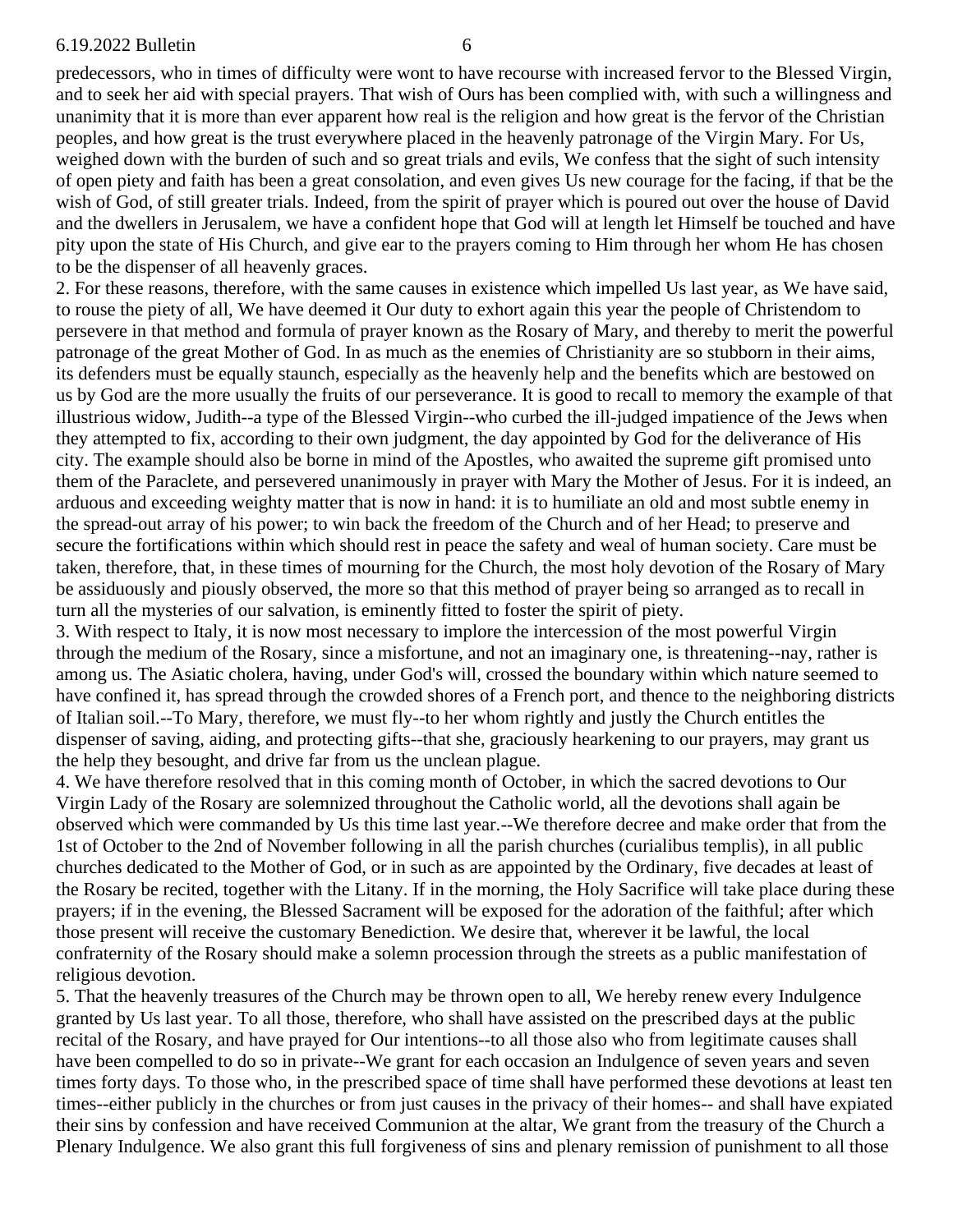who, either on the feast day itself of Our Blessed Lady of the Rosary, or on any day within the subsequent eight days, shall have washed the stains from their souls and have holily partaken of the Divine banquet, and shall have also prayed in any church to God and His most holy Mother for Our intentions. As We desire also to consult the interests of those who live in country districts, and are hindered, especially in the month of October, by their agricultural labors, We permit all We have above decreed, and also the holy Indulgences gainable in the month of October, to be postponed to the following months of November or December, according to the prudent decision of the Ordinaries.

6. We doubt not, Venerable Brethren, that rich and abundant fruits will be the result of these efforts, especially if God, by the bestowal of His heavenly graces, bring an added increase to the fields planted by Us and watered by your zeal. We are certain that the faithful of Christendom will hearken to the utterance of Our Apostolic authority with the same fervor of faith and piety of which they gave most ample evidence last year. May our Heavenly Patroness, invoked by us through the Rosary, graciously be with us and obtain that, all disagreements of opinion being removed and Christianity restored throughout the world, we may obtain from God the wished for peace in the Church.--In pledge of that boon, to you, your clergy, and the flock entrusted to your care, We lovingly bestow the Apostolic Benediction.

Given in Rome, at St. Peter's, the 30th of August, 1884, in the Seventh Year of Our Pontificate.

#### *Wisdom: Generosity*

My Polish grandmother was the most giving member of our family, even though she lived in one half of a tiny duplex that sold, after her death, for three thousand dollars. Yet her love was so large it filled her little rooms to capacity. We kids learned early that there was nothing we could not have if it was in her power to give it to us. When my sisters and I talk about generosity today, we all admit that Grandma's example remains the standard for our own lives. It even became the source of a few family jokes. You had to be careful, because if you admired something of Grandma's, she immediately gave it to you. Once she handed a visiting aunt an enormous lamp—just unplugged it and pushed it into the flustered woman's arms.

Recently one of my sisters came to my home and noticed a framed picture of the pope on the wall. It is not a formal photo you might find in a religious shop but a charming image I discovered in a magazine years ago.

"I want it," my sister declared. I smiled and said, "No way." I knew that if I handed over this picture, I would not find it again. After my sister left, I passed the frame on the wall and thought of Grandma. "You win," I said to her generous soul, nestled close to God, I know.

I then took the picture off the wall, wrapped it, and mailed it to my sister.

#### *Little Stories*

### *Who really loves God*

An angel was walking down the street of a nearby town. In the angel's right hand was a torch and in the left was a bucket of water. "What are you going to do with that fire and water?" a passerby inquired.

The angel replied, "With the torch, I'm going to burn down the mansions of heaven, and with the bucket of water, I'm going to put out the fires of hell. Then we'll see who really loves God."

### *Alphabet Prayer*

One night while babysitting, a grandfather passed his granddaughter's room and overheard her repeating the alphabet in an oddly reverent fashion. "What on earth are you up to?" he asked.

"I'm saying my prayers," explained the little girl. "But I can't think of exactly the right words tonight, so I'm just saying all the letters. God will put them together for me, because he knows what I'm thinking."

#### *A Time to Laugh (15)*

*Authority:*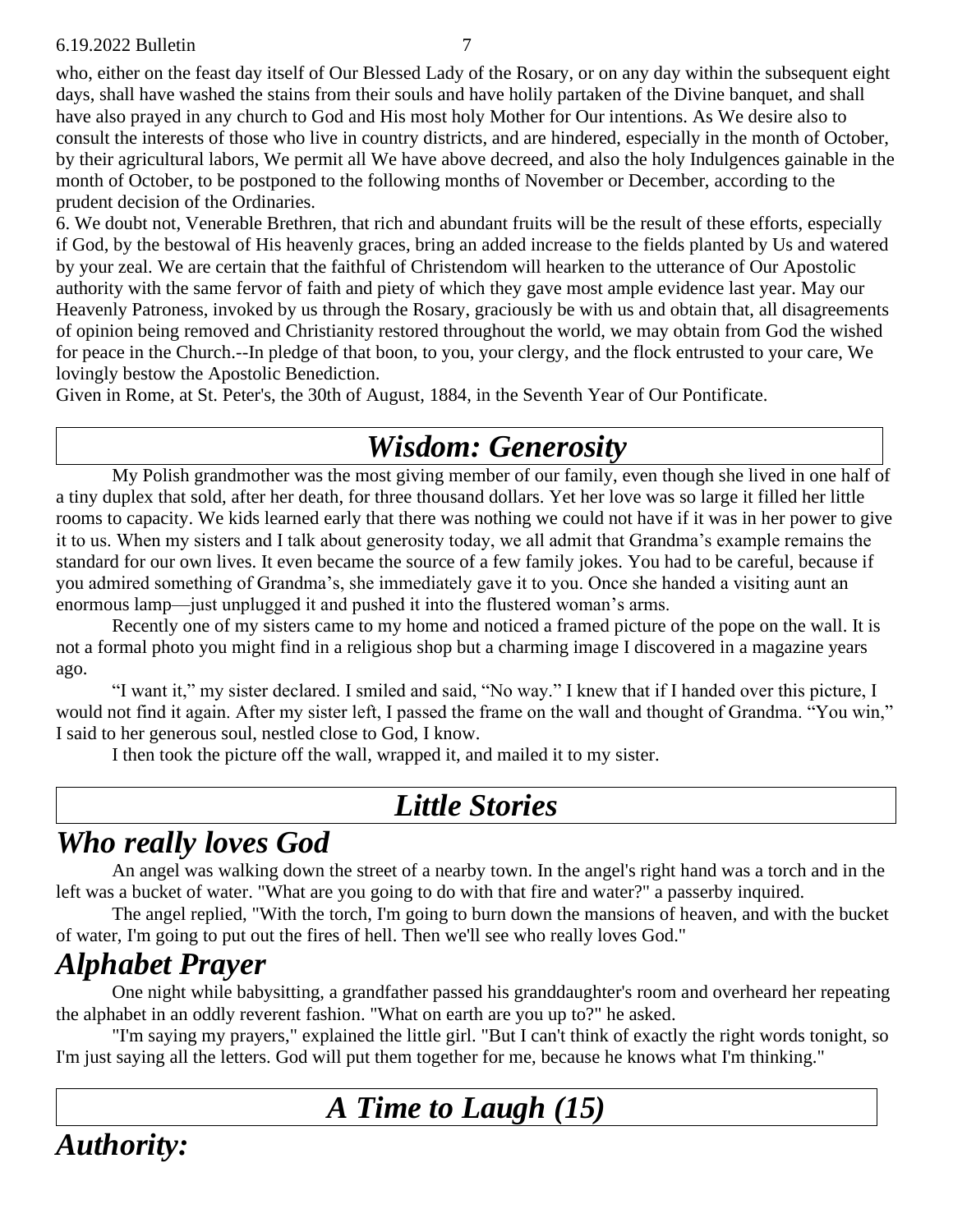#### 6.19.2022 Bulletin 8

The doctor carefully examined a patient and said, "You have had an attack of pneumonia. You are some sort of a musician, aren't you?" "Yes," said the man surprised.

"And you play a wind instrument." "That's right. How did you know?"

"Elementary, my dear fellow! There is a distinct straining of the lungs and the larynx is inflamed, undoubtedly because of severe pressure. Tell me, what instrument do you play?" "The accordion."

## *Spirituality:*

There was an old hermit who lived alone in a hut at the foot of a mountain. One night while he was sitting in meditation a stranger broke into the hut and, brandishing a sword, demanding his money. The hermit did not interrupt his meditation while he addressed the man: "All my money is in a bowl on the shelf up there. Take all you need, but leave me five cents. I have to pay my taxes, next week."

The stranger emptied the bowl of all the money it held and threw five cents back into it. He also helped himself to a precious vase he found on the shelf.

"Carry that vase with care," said the hermit. "It will crack easily." The stranger looked around the small barren room once more and was going to leave.

"You haven't said thank you," said the hermit. The man said thank you and left.

The next day the whole village was m turmoil. Many people claimed they had been robbed. Someone noticed the vase missing from the shelf in the hermit's hut and asked if he too had been the victim of the burglar. "Oh, no," said the hermit. "I gave the vase to a stranger along with some money. He thanked me and left. He was a pleasant enough sort of fellow but a bit careless with his sword!"

## *Like a pumpkin*

A woman was asked by a coworker, "What is it like to be a Christian?"

The coworker replied, "It is like being a pumpkin. God picks you from the patch, brings you in, and washes all the dirt off of you. Then he cuts off the top and scoops out all the yucky stuff. He removes the seeds of doubt, hate, greed, etc., and then He carves you a new smiling face and puts His light inside of you to shine for all the world to see."

## *Authority:*

A young scientist was boasting in the presence of a Guru, of the achievements of modem science.

"We can fly, just like the birds," he was saying.

"We can do what the birds can do!"

"Except sit on a barbed wire fence," said the Guru.

## *Spirituality:*

Here is a story a Master told his disciples to show what damage a single trifling attachment can do to those who have become rich in spiritual gifts: A villager was once riding past a cave in a mountain at the precise moment when it made one of its rare magical appearances to all who wished to enrich themselves from its treasures. he marched into the cave and found whole mountains of jewels and precious stones that he hurriedly stuffed into the saddlebags of his mule, for he knew the legend according to which the cave would be open for only a very limited period of time so its treasures had to be taken in haste.

The donkey was fully loaded and he set off rejoicing at his good fortune, when he suddenly remembered he had left his stick in the cave. He turned back and rushed into the cave. But the time for the cave to disappear had arrived and so he disappeared with it and was never seen again. After waiting for him a year or two the villagers sold the treasure they found on the donkey and became the beneficiaries of the unfortunate man's good luck. (When the sparrow builds its nest in the forest, it occupies but a single branch.

When the deer slakes its thirst at the river, it drinks no more than its belly can hold. We collect things because our hearts are empty.)

## *Father of Lawyers*

A minister once asked a lawyer, "What do you do if you make a mistake on a case?"